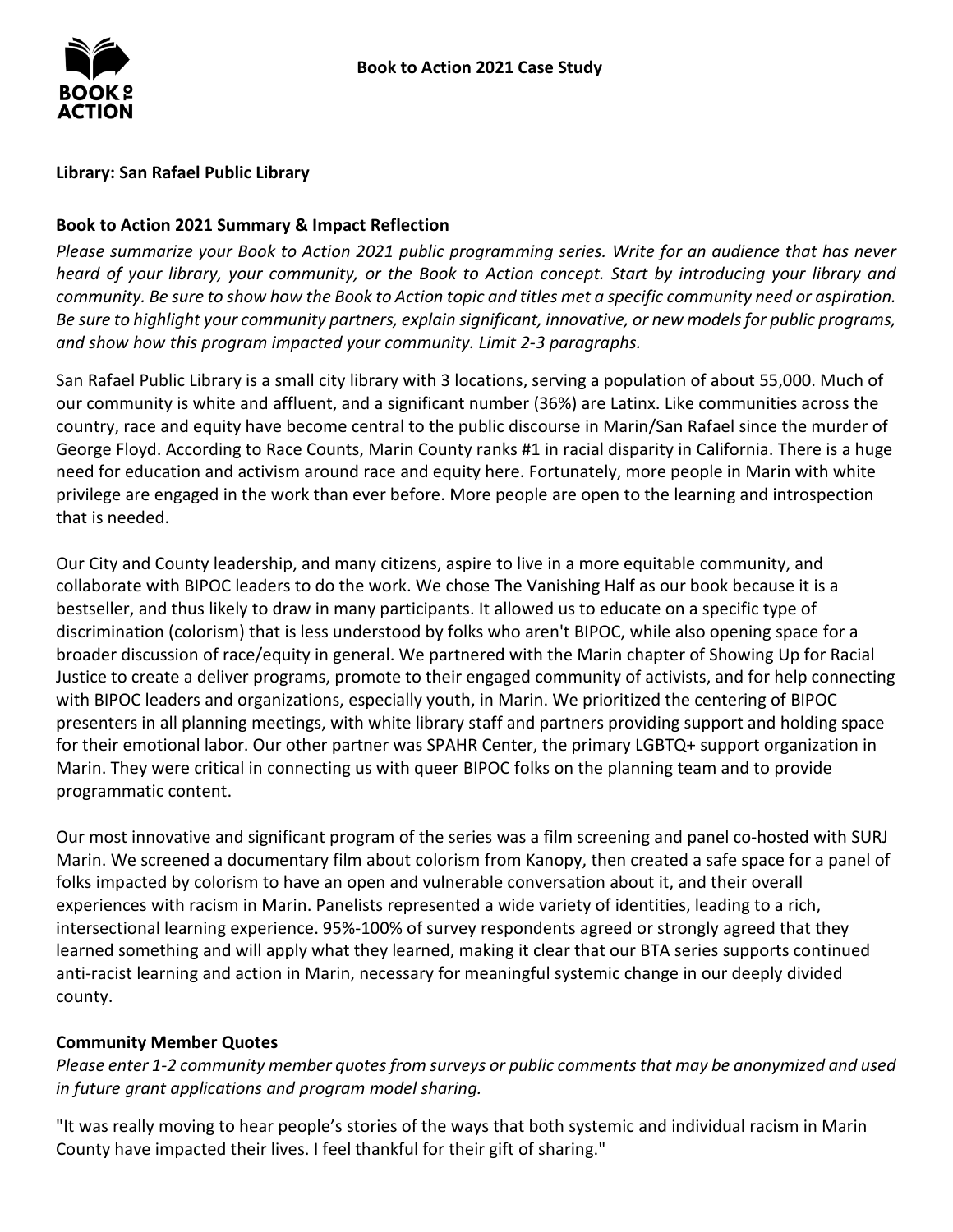"Understanding more about the feeling of not belonging and particularly was shook up but not surprised that the panelists do not feel safe in Marin"

"Increased awareness of the difficulties of racial and gender identity."

# **Impact on Professional Development**

 *What professional takeaways would you share with others looking to improve community engagement with adults & intergenerational groups? Please summarize how participating in the Book to Action 2021 initiative impacted you and your team's professional development. As a result of participating in this program, what skills did you or your team learn?* 

 discussion about sensitive topics. We decided early on to leave all content and facilitation decisions to the panelists, who were all folks impacted by colorism. We learned about following their lead to hold safe space BTA strengthened our partnership skills. In particular, we did a great job of identifying specific asks from our potential partners, as well as outlining the benefits to the partners. We also learned a lot about hosting a panel and set boundaries for the audience, so the panelists could feel safe to be vulnerable.

 We also gained experience responding to some fairly angry complaints from a handful of community members who took issue with the program series.

# **Final Words of Advice**

 *What brief bit of advice (1-2 sentences) would you give to library staff members interested in coordinating a Book to Action or similar community engagement series for adults and intergenerational groups in their community?* 

 If you are focusing on a "controversial" topic, be prepared for some backlash from the community, even if you live in a "liberal" place. Be prepared to set boundaries, weigh which patron comments need responses and which are not worth your time, and energy and stand strong in the core values of the work.

**Total # Programs:** 6

**Total Attendance at Programs:** 689

 **Book to Action URL(s): Book to Action Images: Please attach 1-2 images (.jpg or .png files only) that best represent your Book to Action 2021 series** 

 *Sample File Name: BTA 2021 San Leandro Library Image 1.jpg* 

**Image 1 File Name:** BTA 2021 San Rafael Public Library Image 1

**Image 1 Caption:** Screenshot of Little White Lies panel discussion participants.

**Image 2 File Name:** 

**Image 2 Caption:** 

**Book to Action Program Coordinator Name & Title: Jill Harris, Supervising Librarian** 

**Contact:** jill.harris@cityofsanrafael.org / 415-485-3106

# **May others contact you with questions?** X Yes □ No

 *California Center for the Book is a program of th[e California Library Association,](http://www.cla-net.org/) supported in whole or in part by th[e U.S. Institute of](http://www.imls.gov/)  [Museum and Library Services u](http://www.imls.gov/)nder the provisions of the Library Services and Technology Act, administered in*